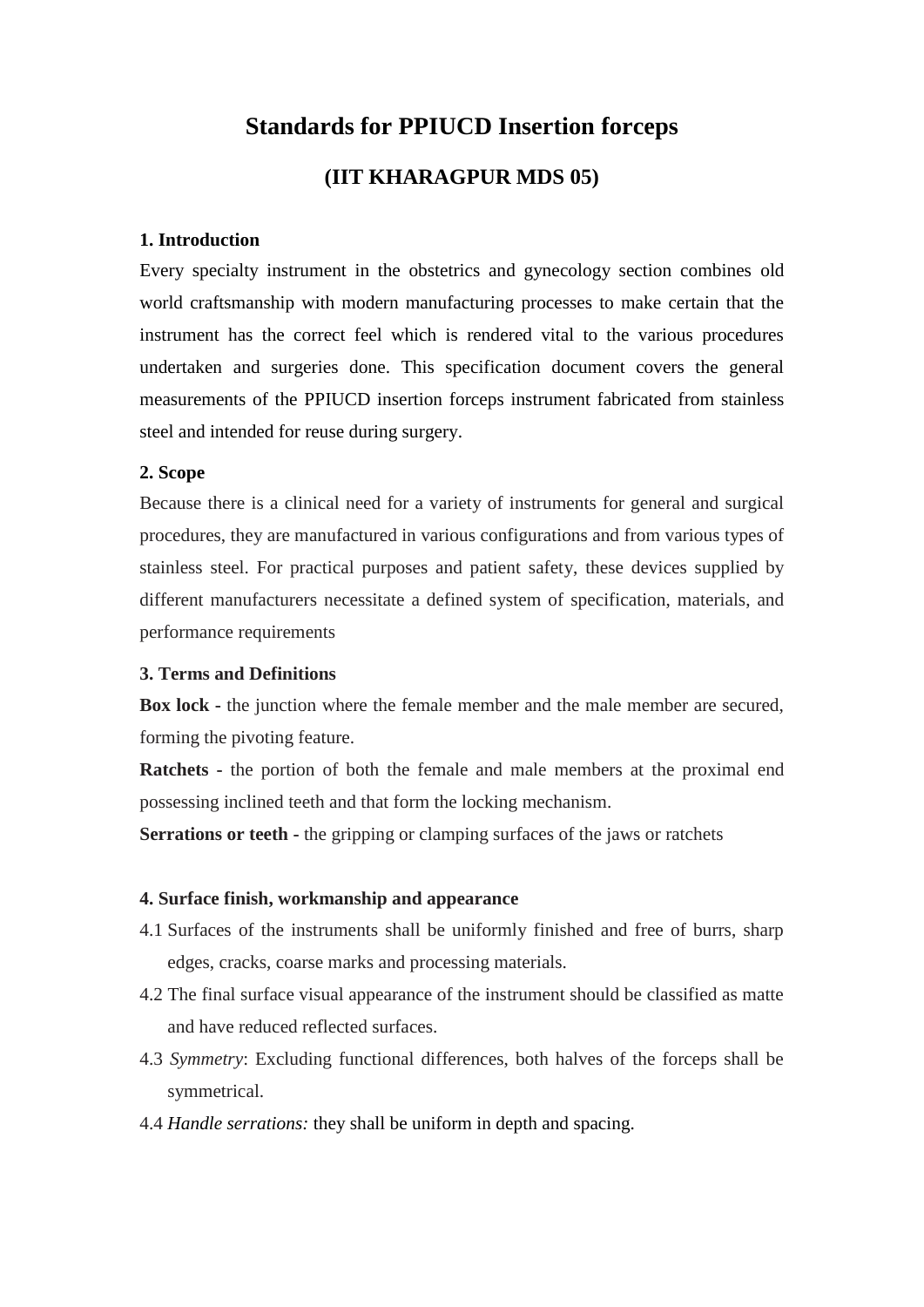- 4.5 *Joints*: the instrument shall have a smooth moving joint and should close and open easily.
- 4.6 The inside surface of the PPIUCD insertion forceps shall be well rounded and polished and no sharp cutting edge or cracks should be present.

# **5. Dimensional Specification**



**Figure: Dimensions of the PPIUCD insertion forceps**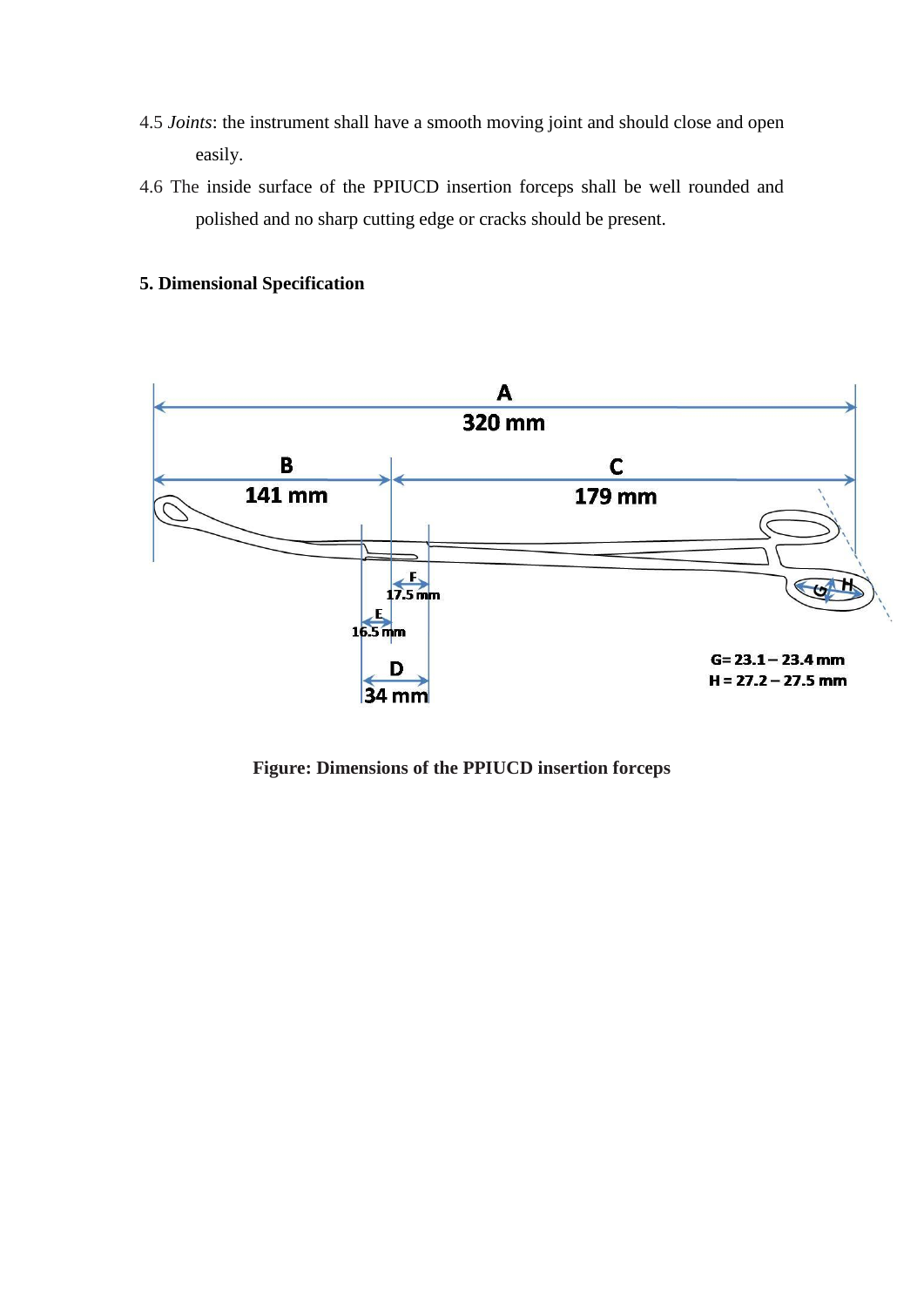

|    | Name of specification parameter              |                           | Range                             |
|----|----------------------------------------------|---------------------------|-----------------------------------|
|    | a. Weight of forceps                         | $\mathbb{R}^{\mathbb{Z}}$ | $110 - 115$ g                     |
|    | b. Diameter of inner ring $(J)$              | $\ddot{\cdot}$            | 11 to 15 mm (major diameter)      |
|    | c. Diameter of inner ring $(I)$              | $\ddot{\cdot}$            | 8.0 to 8.8 mm (minor diameter)    |
|    | d. Thickness of ring                         | $\ddot{\phantom{a}}$      | 3.5 to 4.00 mm                    |
|    | e. Length of the clearance of forcep $(D)$ : |                           | 33 to 35 mm                       |
| f. | Tip to box joint length $(B)$                | ÷                         | 141 to 145 mm                     |
|    | g. Box joint to end of grip length $(C)$     | $\cdot$ :                 | 177 to 181 mm                     |
|    | h. Tip to end of grip length $(A)$           | $\ddot{\phantom{a}}$      | 315 to 325 mm (Overall length)    |
| i. | Diameter of the finger rings $(G)$           | $\ddot{\cdot}$            | $27.2 - 27.5$ mm (major diameter) |
| 1. | Diameter of the finger rings (H)             | $\therefore$              | $23.1 - 23.4$ mm (minor diameter) |
|    | k. Thickness of the finger rings             | $\bullet$                 | $3.5 - 3.8$ mm                    |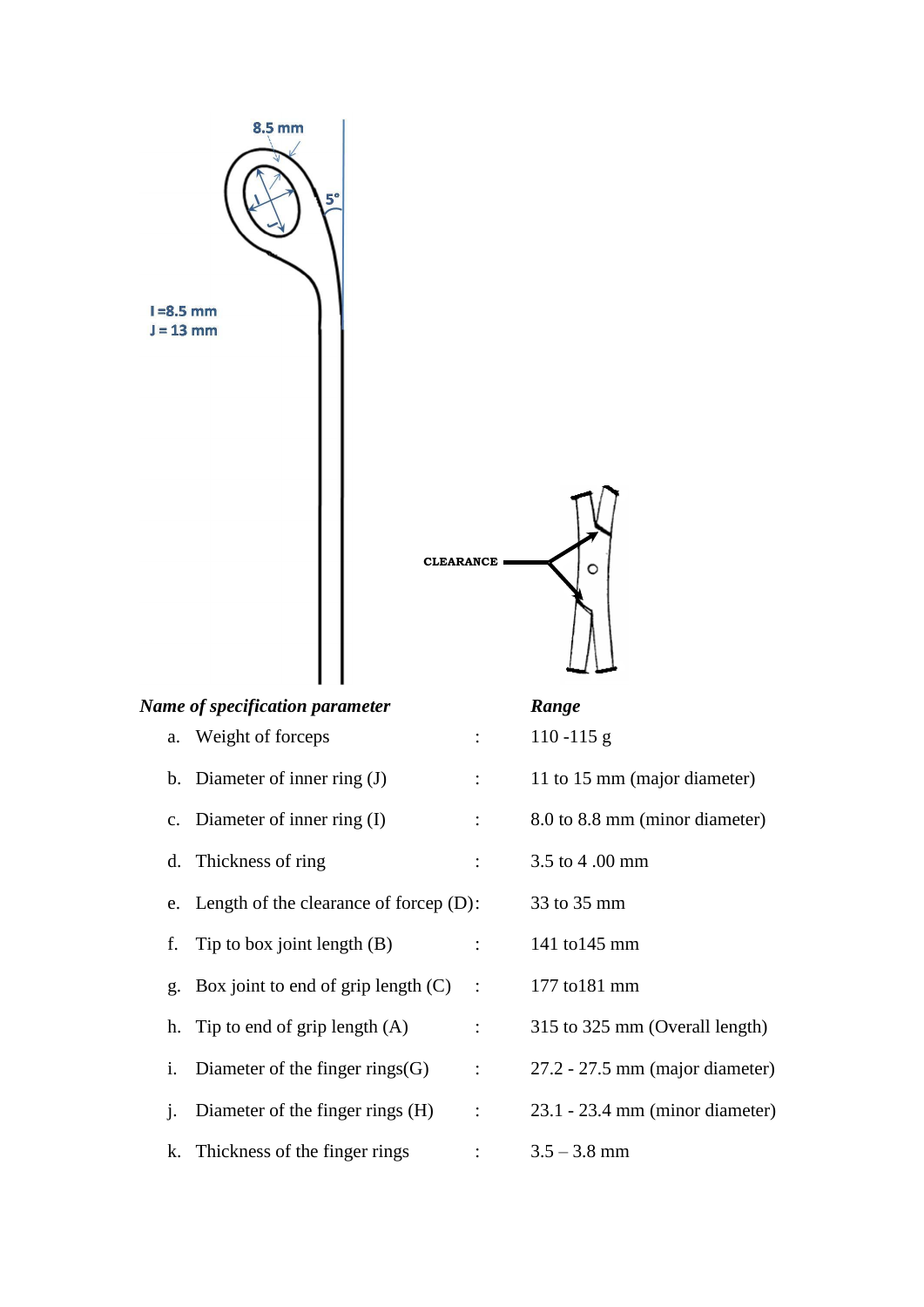1. Angle of the forcep tip on plane  $\cdot$  5°

## **Serration in the jaws**

Serrated ring jaws, slightly curved at the tip



| Number of serration            | $\div$ 20           |
|--------------------------------|---------------------|
| Distance between the serration | $: 0.65$ to 0.75 mm |
| Depth of the serration         | $: 0.9$ to 1.08 mm  |

## **Metal Specifications**

The metal should be lightweight surgical alloy, non-staining, corrosion free, nonrusting and should be able to withstand the temperature of autoclaving. It should be non light reflecting (surface should not be shiny) with a buff coating. It should not be brittle.

Mechanical property requirements, heat treating requirements, hardness requirements and all other requirements are governed by the appropriate material/metal standards. *Classes*—Stainless steel material requirements for surgical instruments shall conform to one of the following classes, as specified:

*Class 3*—Austenitic Stainless Steel.

*Class 4*—Martensitic Stainless Steel.

 *Class 5*—Precipitation Hardening Stainless Steel.

 *Class 6*—Ferritic Stainless Steel.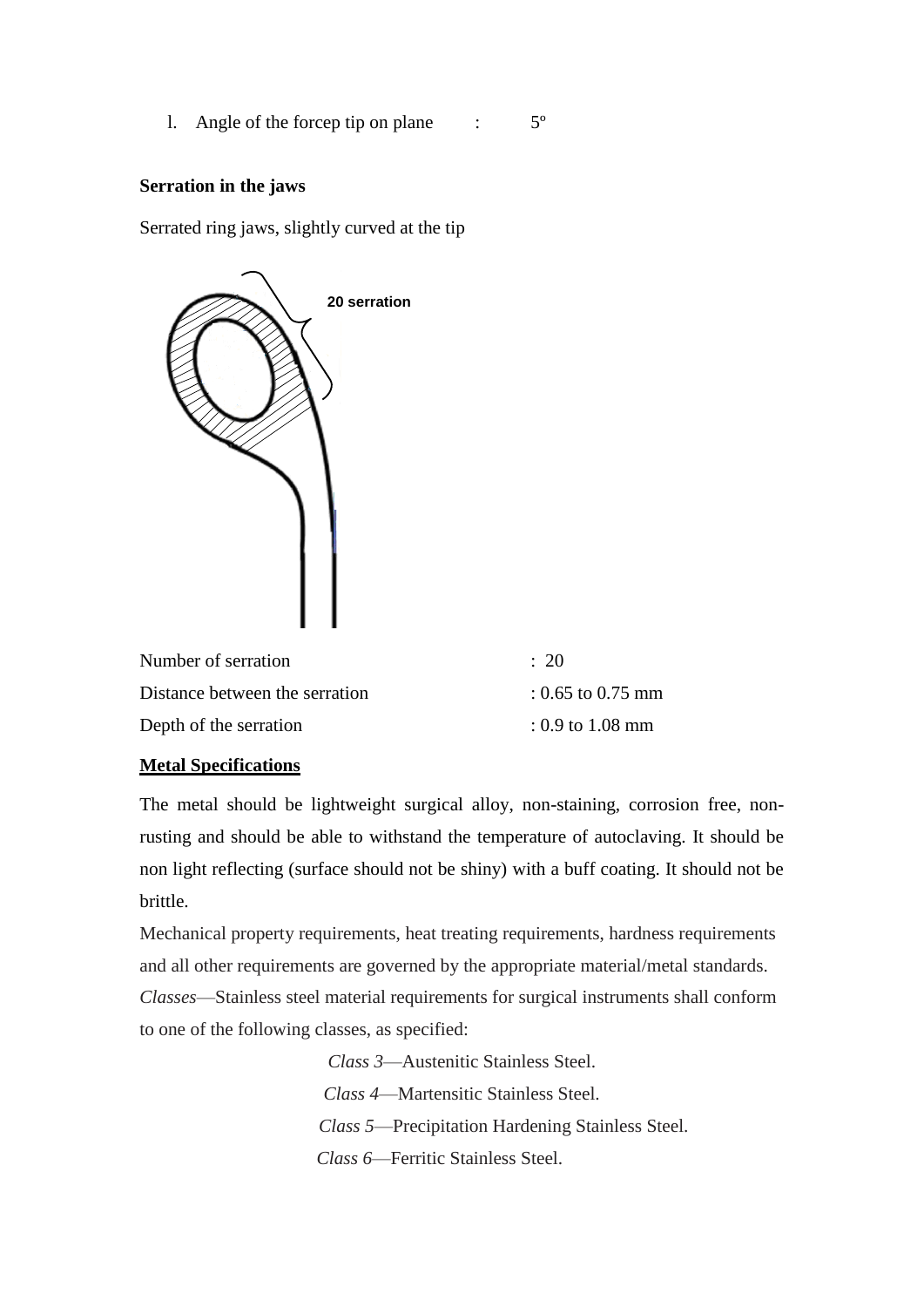Class 4 Use of Martensitic stainless steel type 410 for the PPIUCD insertion forceps. Is recommended.

## **1. Test methods for corrosion**

This test method provides a methodology and means of evaluation consistent to both producers and users alike. Corrosion on blades and box locks is an indication of one or more of the following situations:

- Inadequate cleaning and drying after use
- Either corrosive sterilizing solutions or excess exposure to the sterilizing solutions, or both
- Incorrect detergent and hard water for cleansing. Deionized, distilled, or otherwise demineralized water should be used.
- Autoclave contaminated (steam)
- Coarse surfaces
- Knurled or grooved surfaces may rust while polished surfaces may not be affected.

This test method covers general test procedures and evaluation criteria for the corrosion resistance of surgical instruments intended for reuse in surgery and fabricated from stainless steel as per *ASTM Standard F- 1089- 02*. This analysis provides a test methodology and means of evaluation consistent to both producers and users alike. The corrosion tests serve as an indicator of proper material processing selection by the manufacturers and proper care by the user.

# **1.1** *Boil Test***:**

- The instrument(s) were washed with mild soap using a nonmetallic hard bristle brush and warm tap water, 26 to  $51^{\circ}$ C (80 to 125  $^{\circ}$ F).
- The instruments were rinsed thoroughly at room temperature in distilled water, 95 % ethyl alcohol, or isopropyl alcohol.
- The instruments were dried using paper towel or soft cloth.

# *Test procedure*

- The instrument(s) were immersed into a nonreactive container of distilled water.
- The water was brought to a boil.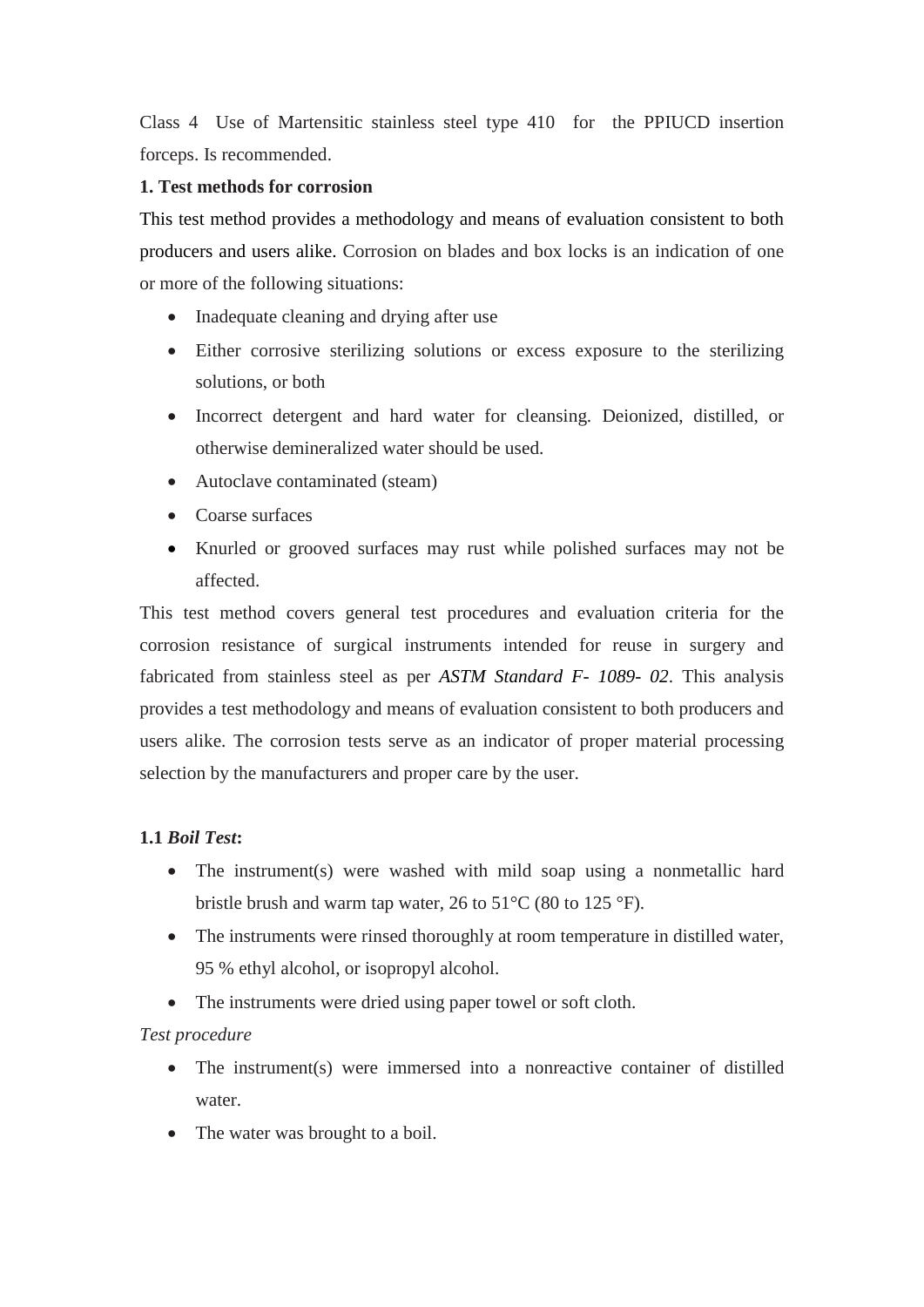- Boiling temperature was maintained for  $30 \pm 1$  min. It was ensured that the instrument(s) remains immersed.
- The heat source was removed and the instrument(s) were allowed to stand for  $3 h \pm 15$  min.
- The instrument(s) were removed from the water and set on a towel to air dry for  $3 h \pm 10$  min.

It is recommended that the pH level of test water is recorded before discarding. If the pH is outside the 6.5 to 7.0 range, the instrument was not cleaned thoroughly and should be retested accordingly.

# **1.2** *Copper Sulfate Corrosion Test***:**

- The instrument(s) were washed with mild soap using a nonmetallic hard bristle brush and warm, 26 to 51°C (80 to 125 °F) tap water.
- The instruments were rinsed thoroughly at room temperature in distilled water followed by rinsing in 95 % ethyl alcohol or isopropyl alcohol.
- The instruments were air dried (ambient air).

*Copper Sulfate Solution Preparation*:

- A nonreactive container was filled with 22.5 ml of warm distilled water, 26 to 51 $\rm{^{\circ}C}$  (80 to 125 $\rm{^{\circ}F}$ ).
- 1 g of cupric sulfate crystals was added and stirred until the crystals are completely dissolved.
- 2.5 g of sulfuric acid was added and mixed thoroughly.

*Test Procedure*:

- The instrument(s) were submerged in a nonreactive container containing copper sulfate solution at a temperature of 17 to 20°C (63 to 67 °F).
- Instruments too large for complete immersion shall have partial immersion or test by drops of the solution
- The copper sulfate solution shall be allowed to remain in contact with the instrument for 6 min  $\pm$  30 s.
- The instrument(s) were rinsed thoroughly with tap water and vigorously cleaned with cloth or nonmetallic soft bristle brush to remove any nonadherent copper plating.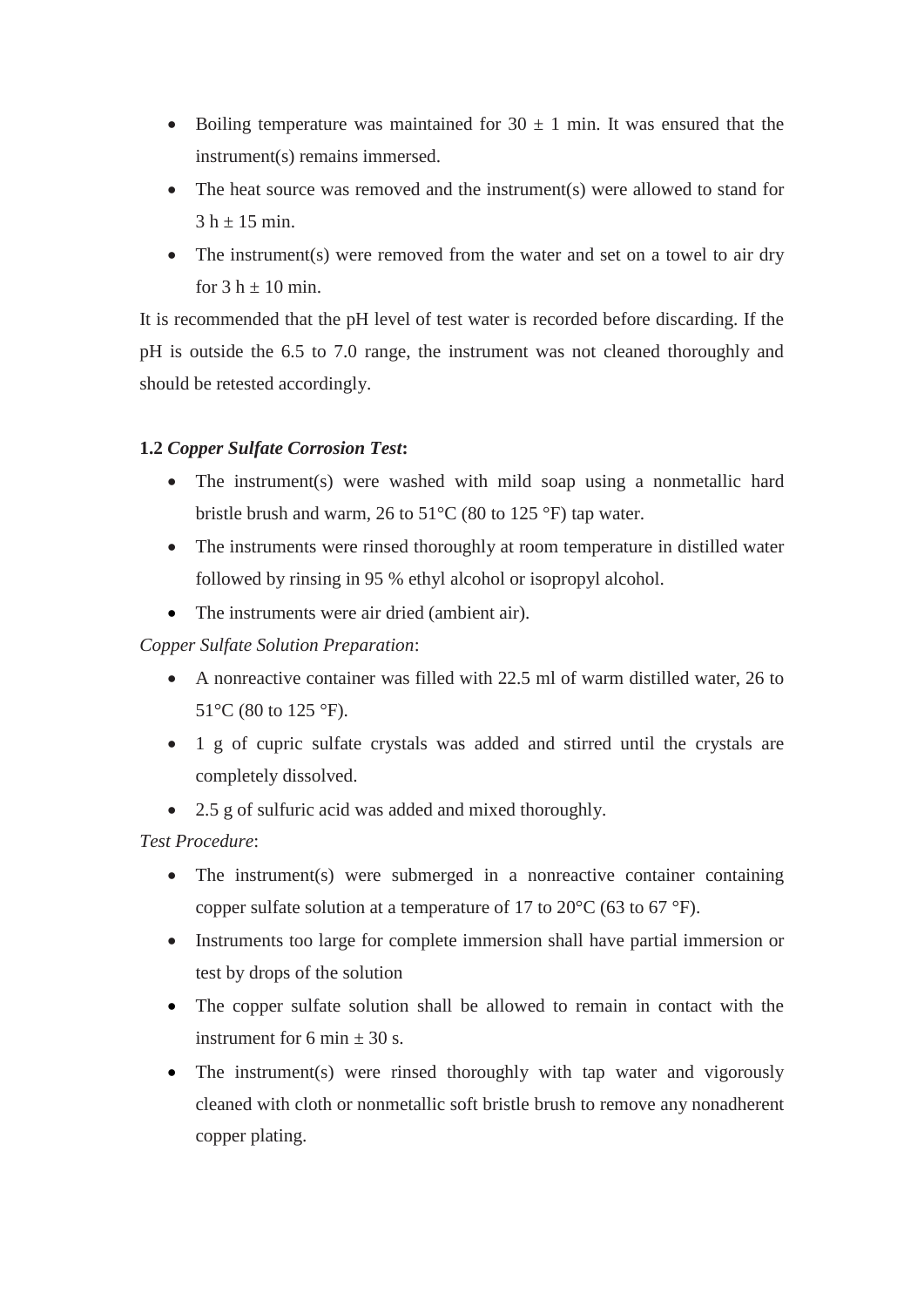## **Interpretation of Results**

*Boil Test*:

- All surfaces shall show no signs of corrosion (without magnification).
- A slight evidence of rust (ferrous oxide) in serrations, teeth, locks, ratchets, inserts (brazed or soldered junctions), and so forth, shall be cause for rejection.

# *Copper Sulfate Corrosion Test*:

- All surfaces shall show no visual signs of copper plating (without magnification) with the following exceptions:
	- Copper plating in serrations, teeth, locks, ratchets, braze junctions, solder junctions, or dulling of polished surfaces shall be cause for rejection.
	- $\triangle$  Copper plating at the periphery of the copper sulfate solution drops shall be cause for rejection.

## **2. Test methods for hardness**

Hardness is the property of a material that enables it to resist plastic deformation, usually by penetration. However, the term hardness may also refer to resistance to bending, scratching, abrasion or cutting. Hardness is a characteristic and not a fundamental physical property. It is an empirical value seen in conjunction with the experimental methods and hardness scale used. Hardness being defined as the resistance to indentation is determined by measuring the permanent depth of the indentation. More simply put, when using a fixed force (load) and a given indenter, the smaller the indentation, the harder the material. There are several methods to measure hardness like

- 1) Rockwell Hardness Test.
- 2) Vickers Hardness.
- 3) Brinell Hardness
- 4) Knoop Hardness.
- and 5) Shore (Durometer) Hardness Test.

Among the following methods Rockwell and Vickers Hardness measurement are to be used since these are generally used for surgical instruments as per *ASTM Standard F- 18 -08* for Rockwell hardness and *ASTM Standard F- 92-82* for Vickers hardness test**.**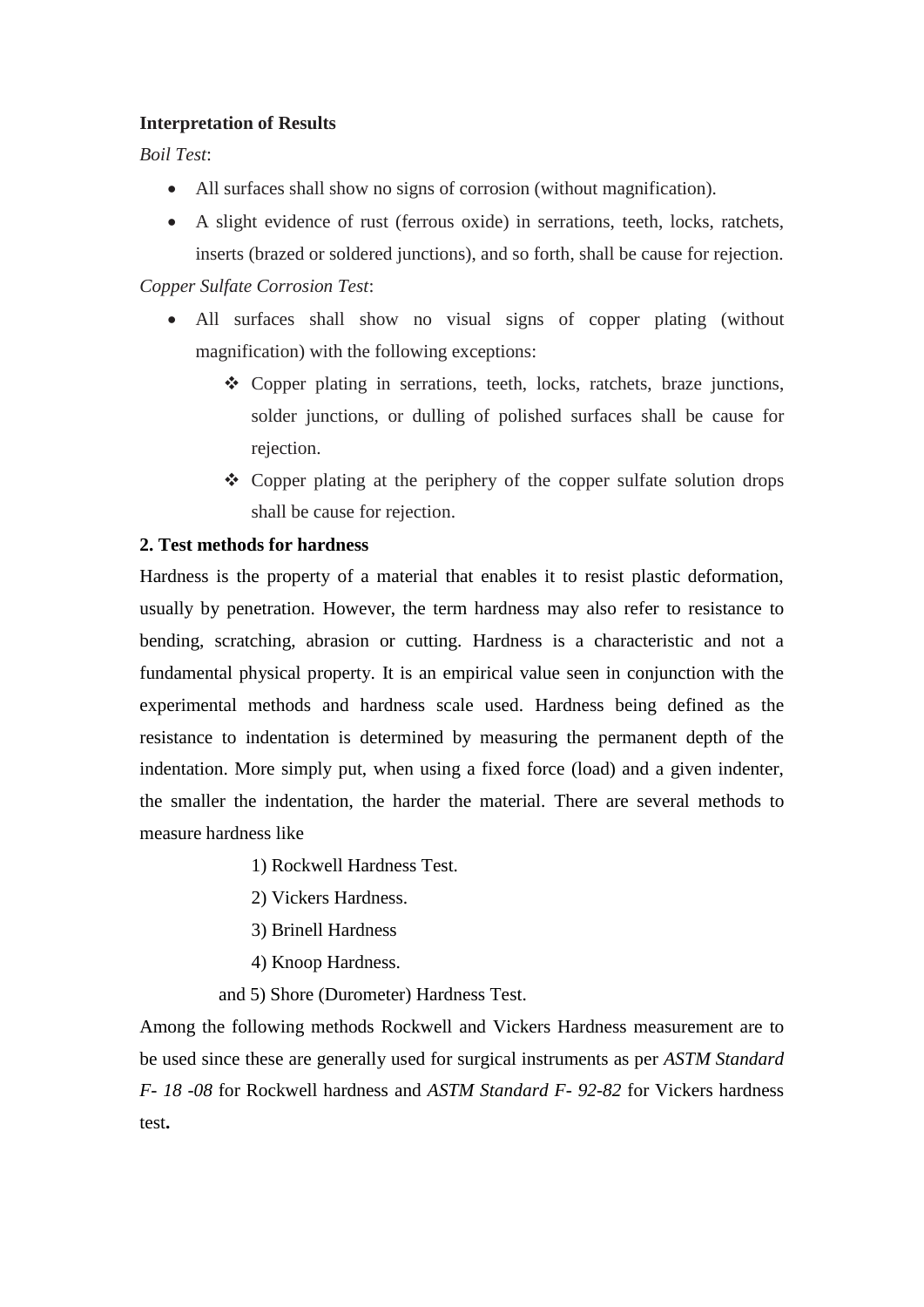**2.1** *Rockwell hardness test*—an indentation hardness test using a verified machine to force a diamond spheroconical indenter with a cone of 120º angle and .2 mm tip radius, called 'Brale' or tungsten carbide (or steel) ball indenter of some specified diameter, into the surface of the material under test, and to measure the difference in depth of the indentation as the force on the indenter is increased from a specified preliminary test force to a specified total test force and then returned to the preliminary test force.

## *Principles of Test and Apparatus*

#### *Rockwell Hardness Test Principle*

The general principle of the Rockwell indentation hardness test is illustrated in Fig. 2. The test is divided into three steps of force application and removal.

*Step 1—The indenter is brought into contact with the test specimen, and the* preliminary test force  $F_0$  is applied. After holding the preliminary test force for a specified dwell time, the baseline depth of indentation is measured.

*Step 2—The force on the indenter is increased at a controlled rate by the additional* test force  $F_1$  to achieve the total test force F. The total test force is held for a specified dwell time.

*Step 3*—The additional test force is removed, returning to the preliminary test force. After holding the preliminary test force for a specified dwell time, the final depth of indentation is measured. The Rockwell hardness value is derived from the difference H in the final and baseline indentation depths while under the preliminary test force.





For the Rockwell hardness test, the preliminary test force is 10 kgf (98 N) and the total test forces are 60 kgf (589 N), 100 kgf (981 N), and 150 kgf (1471 N).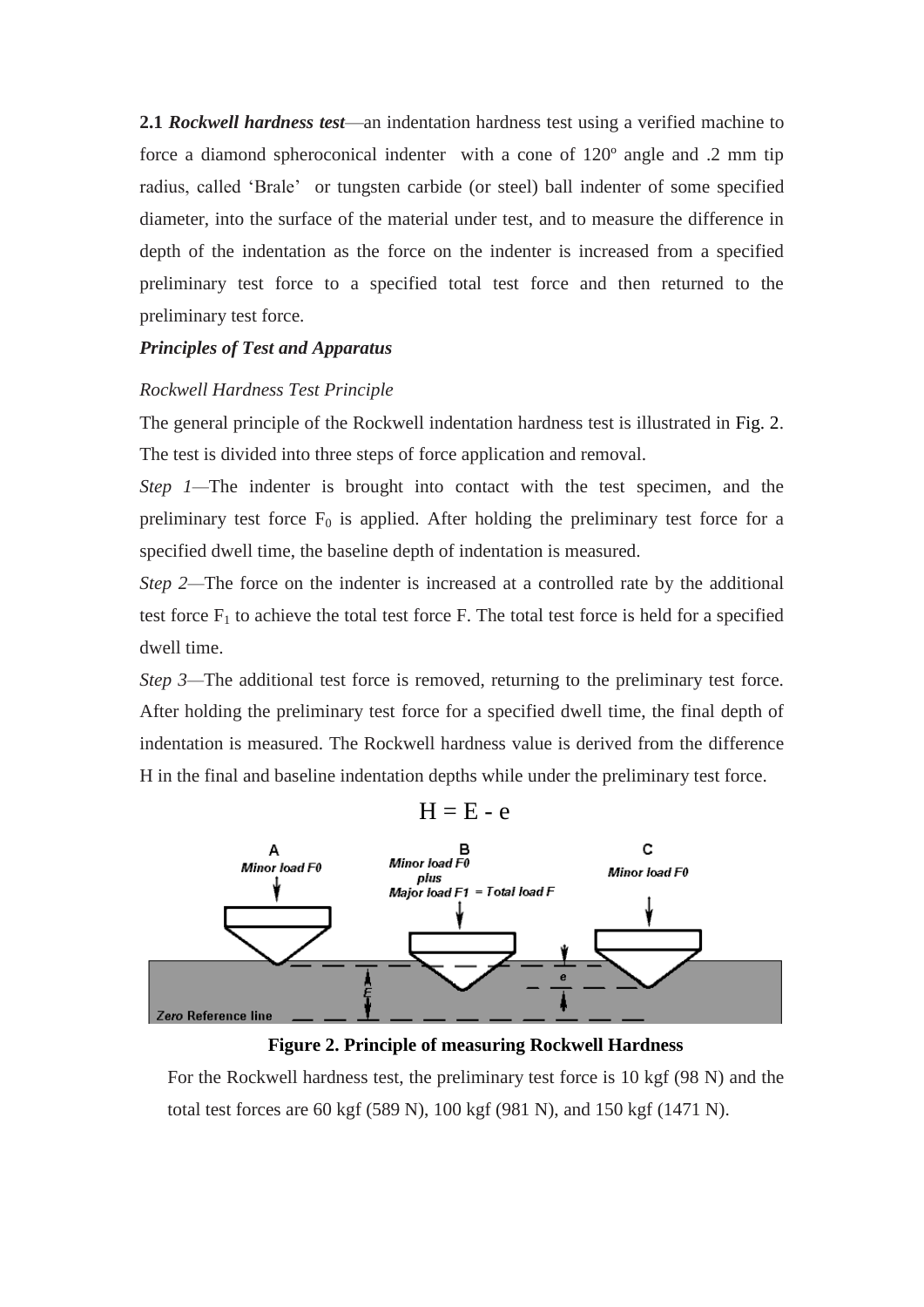**2.2** *Vickers Hardness test***-** Based on the principle that impressions made by this indenter are geometrically similar regardless of load. The Vickers test has 2 distinct force ranges, micro (10 to 1000g) and macro (1 to 1000 kg) to cover all testing requirements. The indenter is the same for both range therefore hardness values are continuous over the total range of hardness for metals. With exception of test forces below 200g Vickers value are generally considered test force independent. In other words if the material tested is uniform, the Vickers value will be same if tested using a 500g or a 50 kg force. Below 200g, caution must be used when trying to compare results. The Vickers hardness test method consists of indenting the test material with a diamond indenter, in the form of a right pyramid with a square base and an angle of 136 degrees between opposite faces and 22° between indenter face and the surface subjected to a load of 1 to 100 kgf. The full load is normally applied for 10 to 15 seconds.

#### *Principles of Test and Apparatus*

#### *Vickers Hardness Test Principle:*

The general principle of the Vickers hardness test is illustrated in Fig. 3. The two diagonals of the indentation left in the surface of the material after removal of the load are measured using a microscope and their average calculated. The area of the sloping surface of the indentation is calculated. The Vickers hardness is the quotient obtained by dividing the kgf load by the square mm area of indentation. Vickers Pyramid number (**HV**) is the ratio of **F/A** where **F** is the test force applied to the diamond indenter and **A** is the surface area of the resulting indentation.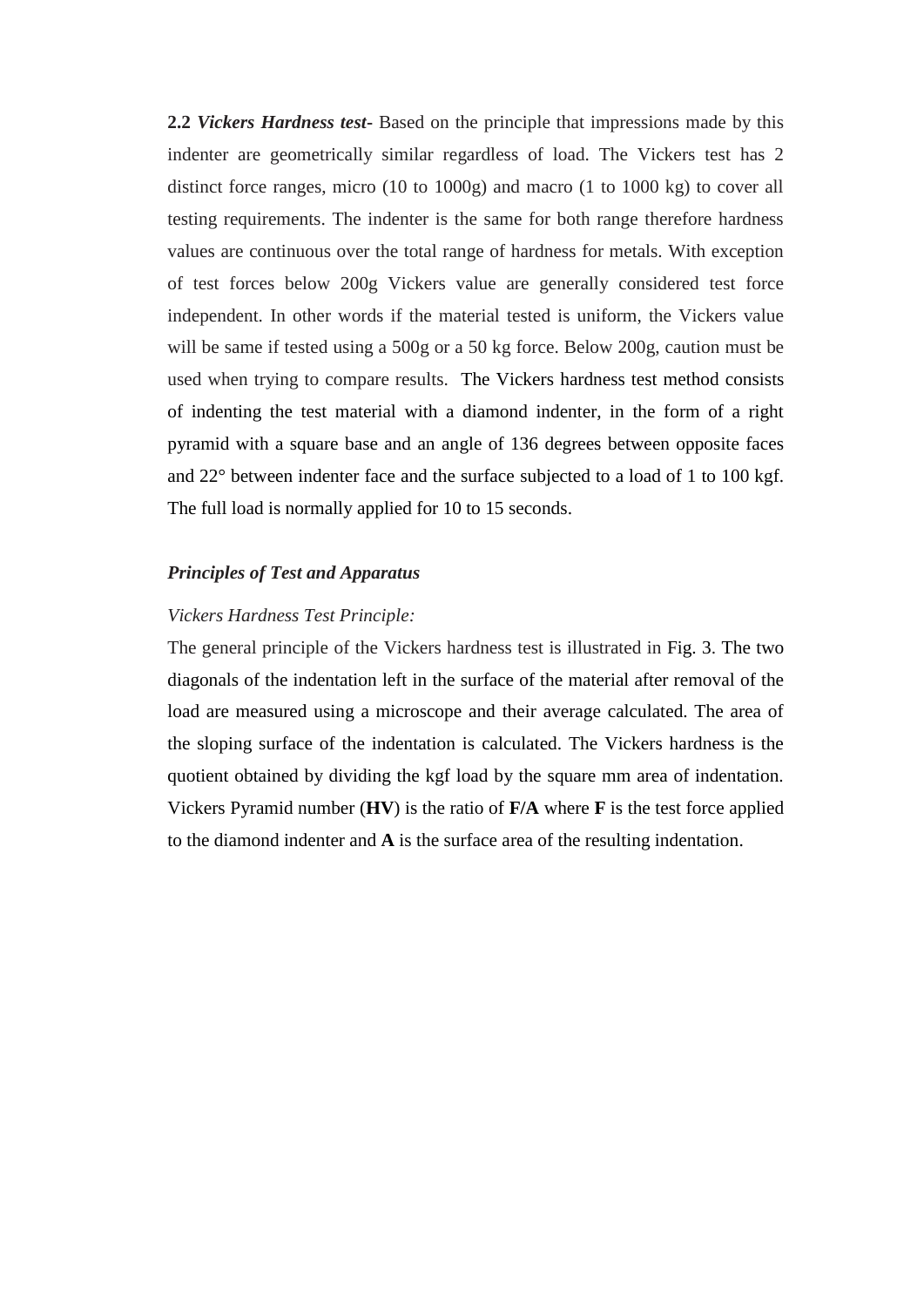

**Figure 3 Principle of measuring Vickers Hardness**

where  $F =$  Load in kgf and  $d =$  Arithmetic mean of the two diagonals,  $dI$  and  $d2$  in mm

$$
HV = (2F\sin(136^{\circ}/2))/d^2
$$

 $HV = 1.854 \text{ F/d}^2 \text{ (approx)}$ 

When the mean diagonal of the indentation has been determined the Vickers hardness may be calculated from the formula, but is more convenient to use conversion tables. The Vickers hardness is reported as 800 HV/10, which means a Vickers hardness of 800, was obtained using a 10 kgf force.

The chemical composition and the mechanical properties of the alloy should be as per Table 1 & 2.

**Stainless Steel Carbon Manganese Silicon Chromium Nickel Sulphur Phosphorus Iron** Alloy 410 0.15 max 1.00 max 1.00 max  $\overline{11.50}$  – 13.50 0.50 max 0.03 max 0.04 max Balance

**Table 1: Chemical composition: Element in Weight Percent**